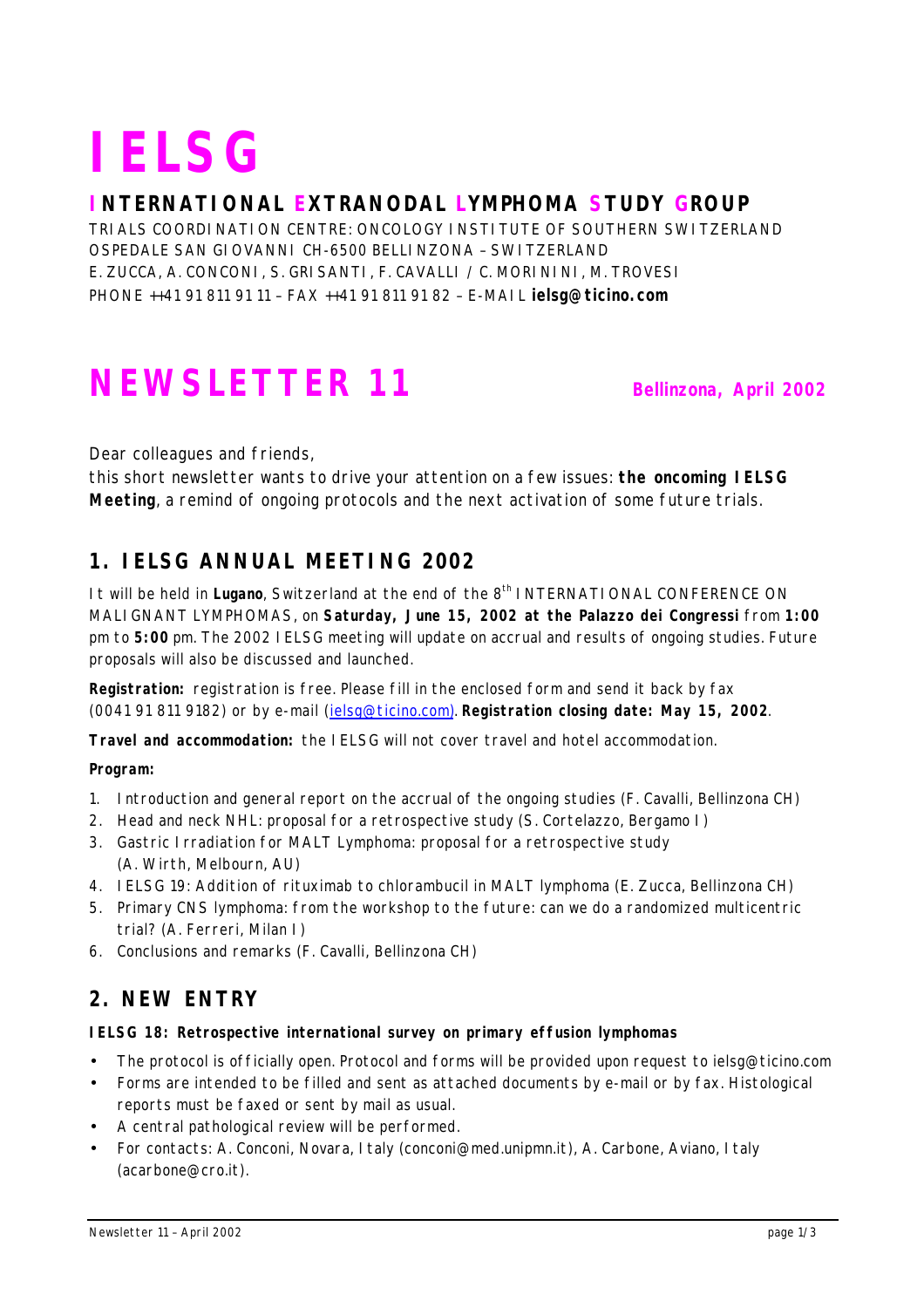# **3. ONGOING STUDIES**

#### **The following trials are open for patient registration:**

- IELSG 17: Multi-institutional retrospective analysis of intravascular lymphomatosis
- IELSG 16: RT-PCR detection of the t(11;18) translocation as a predictor of outcome in extranodal marginal lymphoma of malt type
- IELSG 15: Retrospective evaluation of primary breast lymphoma
- IELSG 14: Retrospective evaluation of primary bone lymphoma
- IELSG 11: Retrospective evaluation of cutaneous b-cell lymphomas
- IELSG 10: Prospective trial in diffuse large-cell testicular lymphomas
- IELSG 4: Prospective randomized trial of chemotherapy vs chemotherapy plus irradiation in diffuse large-cell gastric lymphomas

**All protocols and forms will be provided upon request to ielsg@ticino.com.**

**Data collection from each study will be centralised at the IELSG Trials Coordination Centre, unless differently specified.**

#### **4. PUBLICATIONS**

Now published:

"RELEVANCE OF INTRAOCULAR INVOLVEMENT IN THE MANAGEMENT OF PRIMARY CENTRAL NERVOUS SYSTEM LYMPHOMAS" *Andrés J. M. Ferreri, Jean-Yves Blay, Michele Reni, Felice Pasini, Andrew Gubkin, Umberto Tirelli, Antonello Calderoni, Emanuele Zucca, Sergio Cortelazzo, Catherine Chassagne, Marianne Tinguely, Bettina Borisch, Françoise Berger, Maurilio Ponzoni, and Franco Cavalli on behalf of the International Extranodal Lymphoma Study Group (IELSG)* **ANNALS OF ONCOLOGY** April 2002; 13(4): 531-538

"MOLECULAR FOLLOW-UP IN GASTRIC MALT LYMPHOMAS: PRELIMINARY RESULTS OF THE PROSPECTCIVE LY03 RANDOMISED COOPERATIVE TRIAL" *F. Bertoni, A. Conconi, C. Capella, T. Motta, R. Giardini, M. Ponzoni, E. Pedrinis, D. Novero, P. Rinaldi, G. Cazzaniga, A. Biondi, A. Wotherspoon, B. Hancock, P. Smith, R. Souhami, F. Cotter, F. Cavalli & E. Zucca for the International Extranodal Lymphoma Study Group (IELSG) & the United Kingdom Lymphoma Group (UKLG)* **BLOOD** 1 April 2002; 99(7): 2541-2544

Accepted for publication on BRITISH JOURNAL OF HAEMATOLOGY:

"MODIFIED INTERNATIONAL PROGNOSTIC INDEX CAN PREDICT OUTCOME OF LOCALIZED PRIMARY INTESTINAL LYMPHOMA OF BOTH EXTRANODAL MARGINAL ZONE B-CELL AND DIFFUSE LARGE B-CELL HISTOLOGIES*" S. Cortelazzo, A. Rossi, E. Oldani, T. Motta, R. Giardini, P. Zinzani, E. Zucca, H. Gomez, A. Ferreri, G. Pinotti, C. Chini, L. Devizzi, A. Gianni, F. Cavalli & T. Barbui on behalf of the International Extranodal Lymphoma Study Group (IELSG)*

### **5. LUGANO CONFERENCE (June 12-15, 2002)**

You can visit the website **www.lymphcon.ch** of the 8<sup>th</sup> Lugano Conference on Malignant Lymphomas, where you can find the final program and additonal information.

*We thank again all the IELSG investigators. Looking forward to seeing you all in Lugano. E. Zucca, S. Grisanti, F. Cavalli, C. Morinini, M. Trovesi*

PS

**Please note: from April 2002, our fax & phone numbers have changed as follows:** Fax ++41 91 **811** 91 82 - Phone ++41 91 **811** 90 40 - **811** 91 11